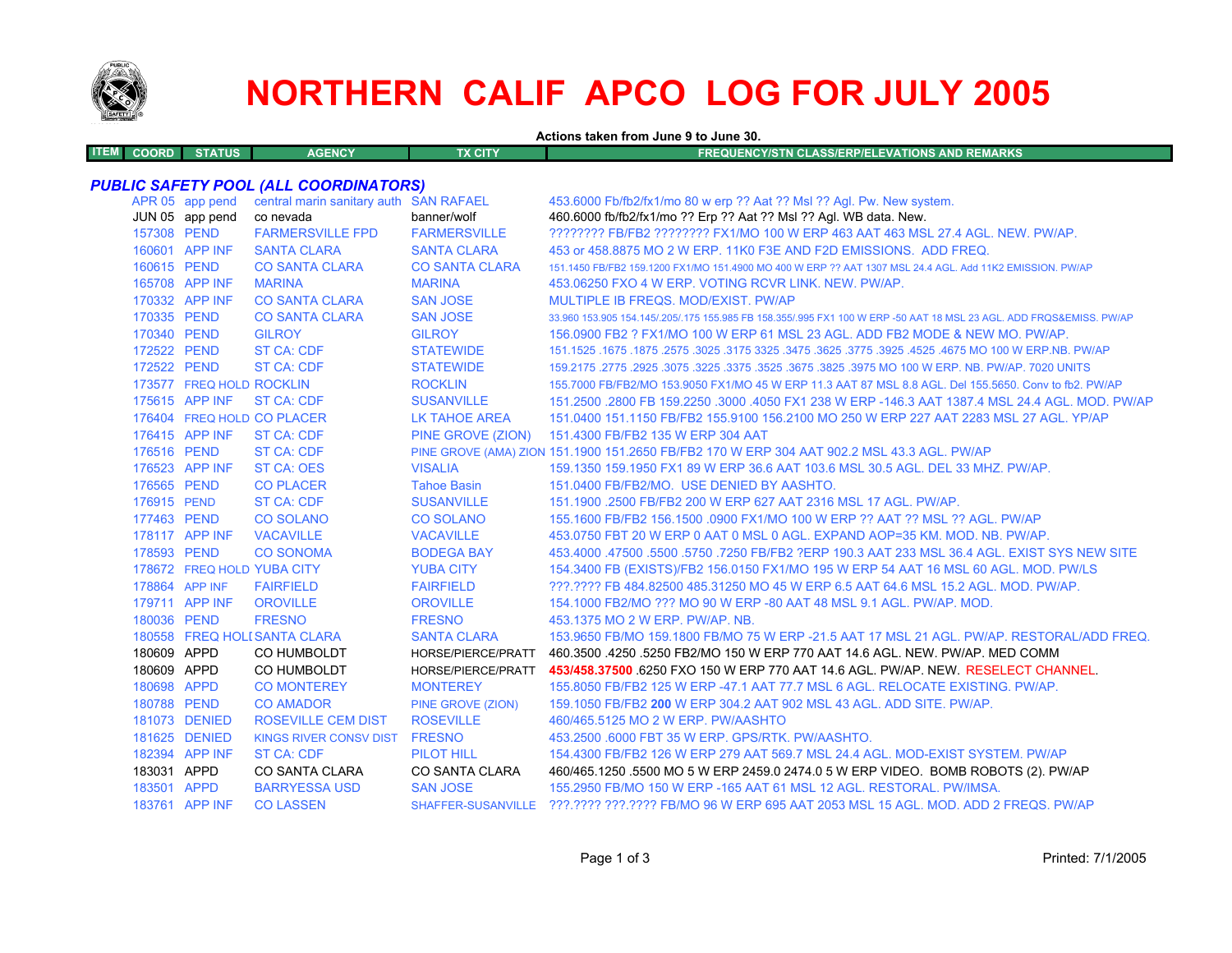| Actions taken from June 9 to June 30.  |                         |                               |                         |                                                                                                                     |
|----------------------------------------|-------------------------|-------------------------------|-------------------------|---------------------------------------------------------------------------------------------------------------------|
| <b>ITEM</b><br><b>COORD</b>            | <b>STATUS</b>           | <b>AGENCY</b>                 | <b>TX CITY</b>          | <b>FREQUENCY/STN CLASS/ERP/ELEVATIONS AND REMARKS</b>                                                               |
| 183864 APPD                            |                         | <b>EUREKA</b>                 | FORTUNA/TRINIDAD        | 460,0500 FB2/MO 180 W ERP -56.5 AAT 54 MSL 12.8 AGL. ADDS TWO LOC TO EXSIST SYS. PW/AP                              |
| 183949 APPD                            |                         | <b>ST CA: DOT</b>             | <b>DUNSMUIR</b>         | 453/458,03750 FXO 6 W ERP 210 AAT 1409 MSL 7 AGL, NB, NEW, PW/AP                                                    |
| 183979 PEND                            |                         | <b>ST CA: P&amp;R</b>         | <b>MONTEREY</b>         | 453/458.1375 453/458.0375 6 W ERP 439 AAT 61 MSL 6.1 AGL, NB, NEW, PW/AP                                            |
| 184001 APPD                            |                         | <b>ST CA: P&amp;R</b>         | <b>TRINIDAD</b>         | 151,0100 FB 158,9700 FX1 25 W ERP -25 AAT 72.8 MSL 9.1 AGL, RELOCATE, PW/AP.                                        |
| 184056 APPD                            |                         | <b>ST CA: CHP</b>             | <b>CL LAKE OAKS</b>     | 42.3600 FB 100 W ERP 453/458.91250 FXO 4 W 563 AAT 1072 MSL 22.9 AGL, NEW, PW/AP                                    |
| 184058 APPD                            |                         | <b>ST CA: CHP</b>             | <b>GRASS VLY (WOLF)</b> | 42.3400 .3600 FB 100 W ERP 292 AAT 802.2 MSL 41.1 AGL, NEW, PW/AP                                                   |
| 184059 APPD                            |                         | <b>ST CA: CHP</b>             |                         | ELK CREEK (RED MTN) 42.3600 FB 100 W ERP 453/458.4250 FXO 24 W NB 505 AAT 1106.7 MSL 19.8 AGL. NEW. PW/AP           |
| 184062 APPD                            |                         | <b>ST CA: CHP</b>             | <b>WILLOWS</b>          | 42.3600 FB 120 W ERP 14.6 AAT 42.1 MSL 25.6 AGL, ADD FREQ, PW/AP                                                    |
| 184066 APPD                            |                         | <b>ST CA: CHP</b>             | <b>WILLIAMS</b>         | 42.3600 FB 120 W ERP 9.4 AAT 24.4 MSL 27.6 AGL. MOD ADD FREQ. PW/AP                                                 |
| 184067 APPD                            |                         | <b>ST CA: CHP</b>             |                         | FORBESTOWN(SUNSET) 42.3600 FB 100 W ERP 402 AAT 1011.9 MSL 48.8 AGL. NEW. PW/AP                                     |
| 184069 APPD                            |                         | <b>ST CA: CHP</b>             | <b>YUBA CITY</b>        | 42,3600 FB 120 W ERP 16.8 AAT 17.7 MSL 22.9 AGL, MOD ADD FREQ, PW/AP.                                               |
| 184408 APPD                            |                         | <b>LEWISTON CSD</b>           | <b>LEWISTON (TRIN)</b>  | 154,4450 FB/MO 60 W ERP -227 AAT 638 MSL 10.7 AGL, NEW, PW/AP                                                       |
| 184449 APPD                            |                         | <b>WOODSIDE FPD</b>           |                         | PIGEON PT/PESCADERO 151.4750 FB/FB2 159.0750 FX1/MO 100 W ERP 64 AAT 146 MSL 15.2 AGL. PW/FCCA, ADD TO EXIST,       |
| 184469 APPD                            |                         | <b>ST CA: CDF</b>             |                         | RED BLUFF (TUSCAN BUTTE 151.3700 FB/FB2 146 W ERP 335 AAT 566.9 MSL 42.7 AGL, MODS/DEL FREQS, PW/AP                 |
| 184482 APPD                            |                         | <b>ST CA: CHP</b>             |                         | RED BLUFF (TUSCAN BUTTE 460.4500 FB/FB2 272 W ERP 341 AAT 566.9 MSL 42.7 AGL, MINOR MODS, PW/AP                     |
| 184483 PEND                            |                         | <b>ST CA: DOT</b>             |                         | DELTA (SUGARLOAF) 453/458.98750 FXO 6 W ERP 47.0200 .0800 .1000 FB 79 W ERP 406 AAT 1201.5 AAT 29.6 AGL. NEW. PW/AP |
| 184518 APPD                            |                         | <b>AMERICAN CANYON</b>        |                         | AM CANYON (NAPA) 453.88750 FXO/FXOT 2 ERP -32.9 AAT 5.8 MSL 7 AGL. NB. IRRIG SYS. NEW. PW/AP                        |
| 184759 APPD                            |                         | <b>KINGS RIVER CONSV DIST</b> | <b>FRESNO CO</b>        | 453,6000 FBT 35 W ERP 0 AAT 0 MSL 0 AGL, PW/AASHTO, NEW, GPS-RTK.                                                   |
| 184885 APPD                            |                         | <b>RIPON</b>                  | <b>RIPON</b>            | 155.1300 FB/FB2/MO 156.0600 FX1/MO 66 W ERP 460.0500 .1000 FB/FB2/FX1/MO 239 W ERP 41 AAT 17 MSL 42 AGL. PW/IMSA    |
| 184909 APPD                            |                         | <b>WOODSIDE FPD</b>           |                         | PIGEON PT/PESCADERO 151.4750 FB/FB2 159.0750 FX1/MO 100 W ERP 64 AAT 146 MSL 15.2 AGL. PW/FCCA, ADD TO EXIST,       |
|                                        | 184918 DENIED           | E CONTRA COSTA TA             | <b>KRAGOR PK</b>        | 453,7500 FB2/MO 25 W ERP 400.8 AAT 577 MSL 24 AGL, PW/AASHTO                                                        |
|                                        | 185006 APP INF          | <b>VISALIA</b>                | <b>VISALIA</b>          | 453, 9875 FXO/FXOT 2 W ERP 21 AAT 102 MSL 7.0 AGL, NB, PW/AP                                                        |
|                                        | 185048 APP INF          | <b>LINCOLN</b>                | <b>LINCOLN</b>          | 458.9125 FXO/FXOT 2 W ERP ?? AAT 36.6 MSL 7.0 AGL, PW/AP.                                                           |
| 185063 PEND                            |                         | ST CA: DOT                    | <b>OAKLAND</b>          | 453.9500 FB/FB2/FX1 56 W EERP -57.9 AAT 9.1 MSL 73.8 AGL (BLDG). MOD TO EXIST. PW/AP                                |
|                                        | 185064 FREQ HOLD MERCED |                               | <b>MERCED</b>           | 155.9550 FB2 ?????? FX1/MO 80 W ERP 19.8 AAT 53 MSL 29.9 AGL. ADD STN, NEW INPUT. PW/AP                             |
|                                        | 185095 APP INF          | ST CA: CDF                    | SN JOSE-COPERNICUS      | 151.2650 .4450 FB/FB2 214 W ERP 669.6 AAT 1333.2 MSL 19.8 AGL, MODS, PW/AP,                                         |
| 470-512 MHz POOL                       |                         |                               |                         |                                                                                                                     |
|                                        | nov 02 app pend         | st ca: oes                    | bay area (coord chnl)   | ???.???? Fb/fb2/fx1/mo ?? W erp ?? Aat ??msl ??agl. Bay inter-agency intercom.                                      |
| 185162 APPD                            |                         | <b>CO SAN MATEO</b>           | REDWOOD CITY            | (continues) 08750 28750 28750 28750 28750 26250 28750 68750 76250 488.01250 08750                                   |
| 185162 APPD                            |                         | <b>CO SAN MATEO</b>           | REDWOOD CITY            | 3.1 MSL 49.1 AGL -53.3 AAT. MOD EXIST. VARIOUS EMISSIONS. PW/IMSA.                                                  |
| 800 MHz PUBLIC SAFETY (GP, YP, GF, YF) |                         |                               |                         |                                                                                                                     |

| $Dec 04$ APPD |                | CO CONTRA COSTA                           |                      | CO CONTRA COSTA 868.41250 INCR MO COUNT ONLY. GF/AP                                                  |
|---------------|----------------|-------------------------------------------|----------------------|------------------------------------------------------------------------------------------------------|
|               |                | 156156 APP INF CHABOT-LOS POSADAS HAYWARD |                      | ???.???? FB2/MO 65 W ERP ?? AAT 12.1 MSL 10.5 AGL. NEW GP/AP.                                        |
|               |                | 176408 FREQ HLD ST CA: P&R                | PINE GROVE (ZION)    | 856.7375 858.7625 FB/FB2/FX1/MO 184 W ERP 282.9 AAT 902 MSL 43.3 AGL. ADD 2N CHNL MINOR MODS. GP/AP  |
|               |                | 178316 FREQ HLD CO SACRAMENTO             | <b>CO SACRAMENTO</b> | 856.46250 857.48750 859.21250 FB/MO 220 W ERP 41 AAT 79 MSL 47 AGL, MODS, F1D, GP/AP                 |
| 179923 APPD   |                | <b>ST CA: DOT</b>                         |                      | OAKHURST (DWOOD) 857 & 859.7350 FB/FB2/FX1 80 W ERP 575.5 AAT 1383.8 MSL 30.5 AGL. MOD EXIXT. GP/AP. |
|               | 180044 APP INF | <b>CO NAPA</b>                            | <b>BERRYESSA PK</b>  | 856.96250 FB 280 W ERP 647.2 AAT 932 MSL 6.1 AGL. ADD TO EXIST. GP/AP. MOB DATA.                     |
| 180559 PEND   |                | <b>CO CONTRA COSTA</b>                    |                      | RICHMOND/HERCULE: 859.46250 FB/MO 250 W ERP 148 AAT 204 MSL 15 AGL. NEW. GP/AP.                      |
|               | 181958 APP INF | OAKLAND                                   | OAKLAND              | 858.93750 FB2/FX1/MO 105 W ERP -3 AAT 91.4 MSL 18.9 AGL. ADD NEW FREQ. PW/AP                         |
| 183508 APPD   |                | ST CA: DOT                                |                      | DELTA (SUGARLOAF) SHA 867.73750 FB/FB2 67 W ERP 427 AAT 1201.5 MSL 29.6 AGL. ADD SITE. GP/AP.        |
| 183694 APPD   |                | ST CA: DMH                                | COALINGA             | 858/859/860.46250 FB/FB2/FX1/MO 90 W ERP -20.1 AAT 175.3 MSL 18.3 AGL, NEW, YP/AP,                   |
| 183985 PEND   |                | ST CA: DOT                                |                      | LEE VINING (CONWAY 859.73750 FB/FB2 860.98750 FB 496 W ERP 98 AAT 2560 MSL 30.5 AGL. MOD. GP/AP.     |
|               |                |                                           |                      |                                                                                                      |